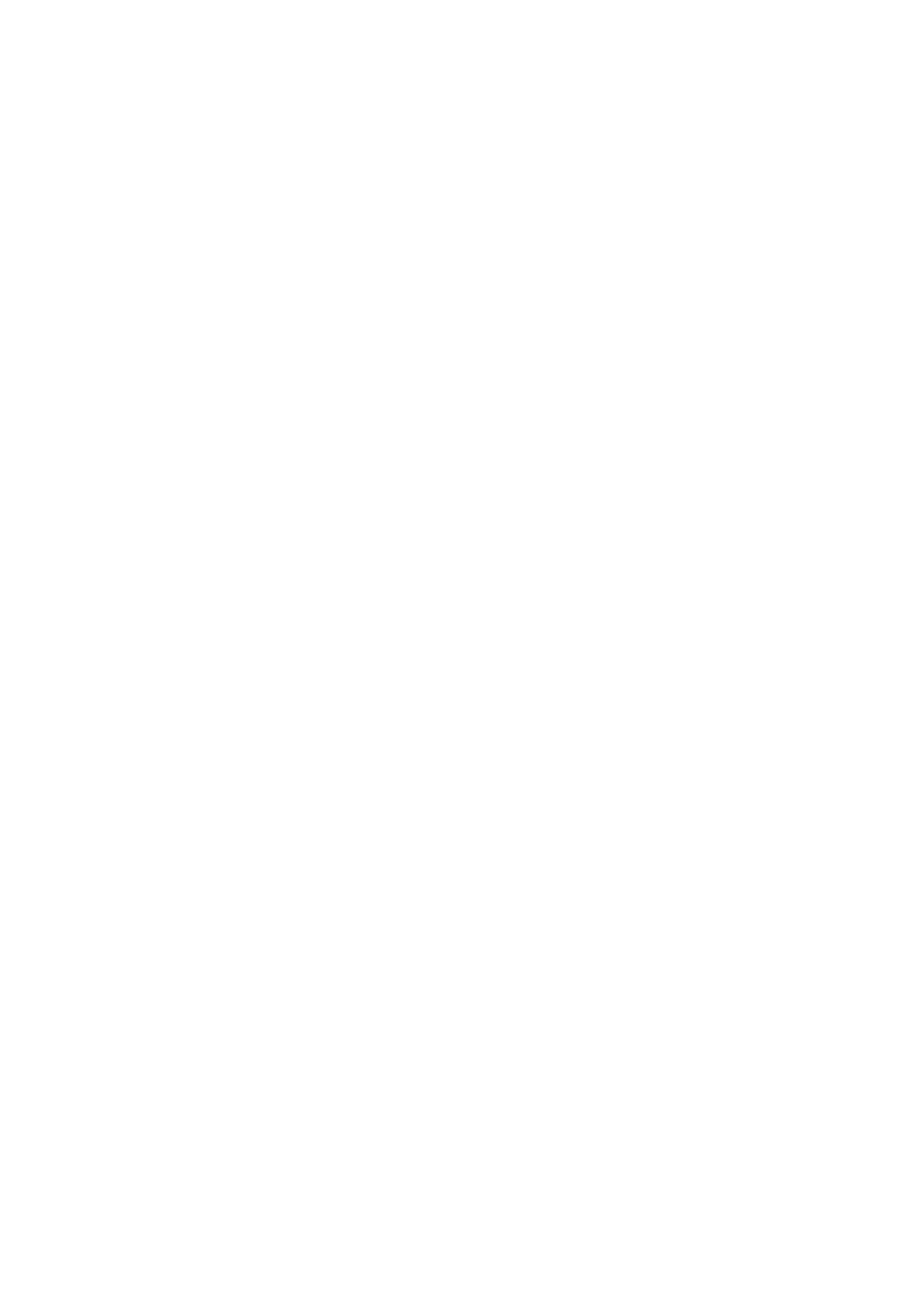Application form no.

# Application Form



### **Please fill in relevant portions fully in BLOCK letters; strike out portions that are not applicable.**

To, ChitraHill Realty Daimond Chambers, 4, Chowringhee Lane, 7th Floor, Room No. #7, Kolkata - 700016

#### Dear Sir,

I/We wish to register a residential flat in the project named "NORTH GRANDE" being developed by "CHITRAHILL REALTY" at 128, Rabindra Sarani, PS.-Nimta, Kolkata-700049, Dist-North 24 Parganas, W.B.

| I/We remit herewith a sum of Rs.            |                                                                                                               | (Rupees and the contract of the contract of the contract of the contract of the contract of the contract of the contract of the contract of the contract of the contract of the contract of the contract of the contract of th |
|---------------------------------------------|---------------------------------------------------------------------------------------------------------------|--------------------------------------------------------------------------------------------------------------------------------------------------------------------------------------------------------------------------------|
|                                             |                                                                                                               | Only) drawn on                                                                                                                                                                                                                 |
|                                             |                                                                                                               | Bank, Vide Bank Draft/ RTGS/                                                                                                                                                                                                   |
| NEFT/Pay order No/Cheque No.                | dated and the contract of the contract of the contract of the contract of the contract of the contract of the | in favour of "CHITRAHILL REALTY NORTH"                                                                                                                                                                                         |
|                                             |                                                                                                               | GRANDE" in case of Developer's allocation and in favour of "UPLINK PROPERTIES PVT. LTD." in case of Landlord's allocation both                                                                                                 |
| payable at Kolkata, as 'Application Money'. |                                                                                                               |                                                                                                                                                                                                                                |

I/ We have clearly understood that this application does not constitute an Agreement to sell and I/We do not become entitled to the provisional and/or final allotment of/ Residential Apartment / notwithstanding the fact that CHITRAHILL REALTY /UPLINK PROPERTIES PVT. LTD. may have issued a receipt in acknowledgment of the Application Money tendered with the application and encashed the same. It is only after I/We am/are issued the Allotment Letter (mentioned hereunder) from CHITRAHILL REALTY / UPLINK PROPERTIES PVT. LTD.as per companys standard format that the allotment shall become binding upon CHITRAHILL REALTY / UPLINK PROPERTIES PVT. LTD. I/We have clearly understood and agreed that this application form will be processed by CHITRAHILL REALTY / UPLINK PROPERTIES PVT. LTD. only after payment/ realisation of Application money of Rs.\_\_\_\_\_\_\_\_\_\_\_\_\_\_\_\_\_\_\_ (Rupees\_\_\_\_\_\_\_\_\_\_\_\_\_\_\_\_\_\_\_\_\_\_\_\_\_\_\_\_

\_\_\_\_\_\_\_\_\_\_\_\_\_\_\_\_\_\_\_\_\_\_\_\_\_\_\_\_only) as specified in the Payment Schedule together with application form complete in all respects.

Signature of the Applicant X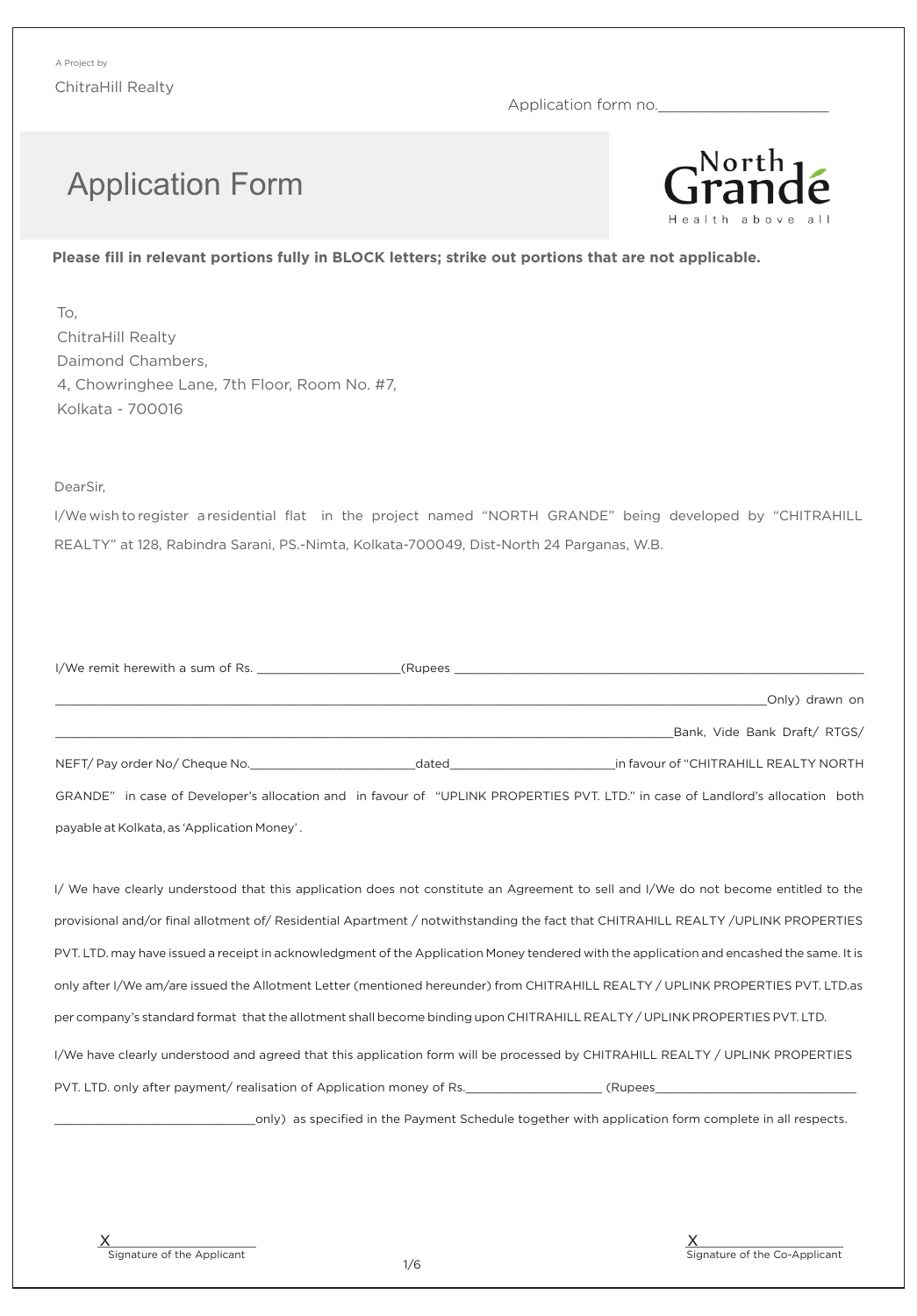|                                               |                      | A   APPLICANT                 |
|-----------------------------------------------|----------------------|-------------------------------|
|                                               |                      |                               |
|                                               |                      |                               |
|                                               |                      |                               |
|                                               |                      |                               |
| DOB:<br>Gender:<br>Male<br>Female    <br>PAN: | Date of Anniversary: | Date of Incorporation:        |
| <b>Contact Details:</b>                       |                      |                               |
|                                               |                      | <b>B   CO-APPLICANT</b>       |
|                                               |                      |                               |
|                                               |                      |                               |
| DOB:<br>Gender:<br>Male<br>Female<br>PAN:     | Date of Anniversary: | Date of Incorporation:        |
| <b>Contact Details:</b>                       |                      |                               |
| Signature of the Applicant                    | 2/6                  | Signature of the Co-Applicant |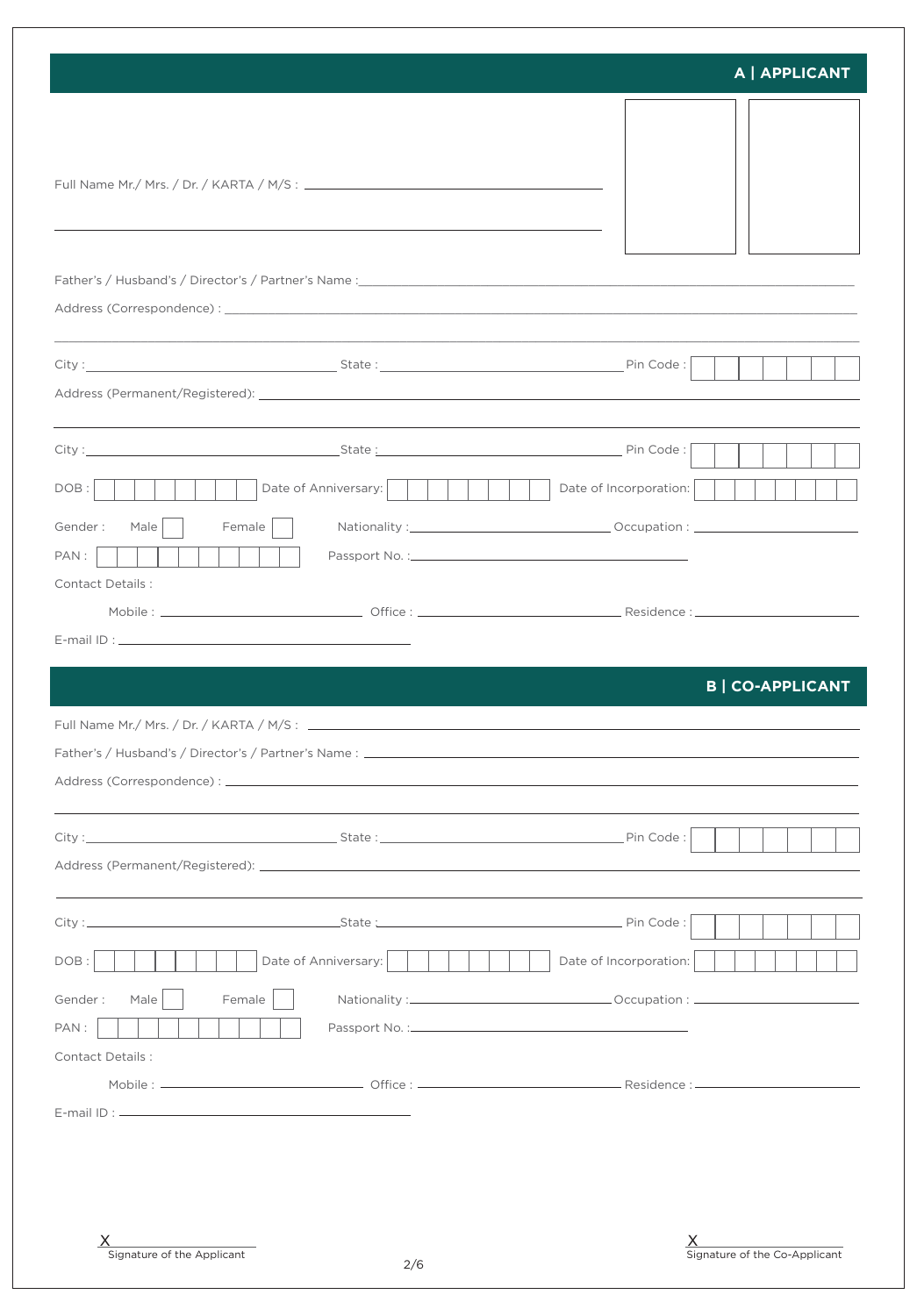|                                                                  |                                             |                                             | <b>C   UNIT DETAILS</b>                |
|------------------------------------------------------------------|---------------------------------------------|---------------------------------------------|----------------------------------------|
| $Wing: \_$                                                       | Floor: ______________________               | Unit No. : ______________________           |                                        |
| Unit Area (SBA): ___________________ sq.ft                       | Number of Car Parking: _________ Type: OPEN |                                             | Type: COVERED                          |
|                                                                  |                                             |                                             | <b>D   PRICE DETAILS</b>               |
| <b>Basic Rate</b>                                                |                                             | <u>: そ_______________________________</u> _ | per sq.ft.                             |
| Preferred Location (South Facing $\Box$ + Garden Facing $\Box$ ) |                                             | $\epsilon$                                  | $\overline{\xi}$ per sq.ft.            |
| <b>Floor Escalation</b>                                          |                                             |                                             | $\frac{1}{2}$ $\frac{1}{2}$ per sq.ft. |
| Chargeable Rate                                                  |                                             |                                             | per sq.ft.                             |
| Unit Cost                                                        |                                             | ÷                                           |                                        |
| Cark Parking Cost                                                |                                             | <u>そして、コンティングのサイズを使われています。</u>              | per bay                                |
| <b>Total Unit Cost</b>                                           |                                             | ÷                                           |                                        |
|                                                                  |                                             |                                             | only                                   |

Extra Charges -<br>\*Works Contract (Sales) Tax, Service Tax, VAT & other Government taxes duties & impositions as applicable from time to time, as per Annexure "A", not a part of the total unit<br>cost, to be paid as per agreeme

## **E | DOCUMENTS REQUIRED**

| Documents required in case of an Individual:             |                                                                                                                       |
|----------------------------------------------------------|-----------------------------------------------------------------------------------------------------------------------|
| 1. One Copy of Passport size Photo of all the applicants |                                                                                                                       |
| 2. Pan card copy of the applicants                       | the control of the control of the control of the control of the control of                                            |
| 3. Signature verification of the applicants              |                                                                                                                       |
| 4. Address proof of the applicants                       | <u> 1989 - Johann Barn, mars ann an t-Amhain Aonaich an t-Aonaich an t-Aonaich ann an t-Aonaich ann an t-Aonaich</u>  |
| 5. Photocopy of the Passport (mandatory for NRI's)       |                                                                                                                       |
| Documents required in case of Company                    |                                                                                                                       |
| 1. Articles of Association & Memorandum of Association   | <u> 1989 - Johann Stein, mars an deus Amerikaansk kommunister (* 1958)</u>                                            |
| 2. Board resolution                                      |                                                                                                                       |
| 3. Copy of PAN card of the Firm                          | <u> 1980 - Johann Stoff, Amerikaansk politiker († 1908)</u>                                                           |
| 4. Signature Verification of the Authorized Signatory    | the control of the control of the control of the control of the control of                                            |
| 5. Photograph of the Authorized Signatory                |                                                                                                                       |
| 6. Address proof of the Authorized Signatory             |                                                                                                                       |
| 7. Copy of Pan card of the Authorized Signatory          |                                                                                                                       |
| 8. Address Proof of Firm                                 | <u> 1989 - Johann Barn, mars eta bainar eta bat erroman erroman erroman erroman erroman erroman erroman erroman e</u> |
| Documents required in case of HUF                        |                                                                                                                       |
| 1. Copy of the Acknowledgment of Income Tax Return       |                                                                                                                       |
| 2. Details of the Karta and Members of the HUF           | the control of the control of the control of the control of the control of                                            |
| 3. Address proof of the Karta                            | <u> 1980 - Johann Barbara, martxa alemaniar a</u>                                                                     |
| 4. Copy of Pan Card of HUF                               | the control of the control of the control of the control of the control of                                            |
| 5. Signature verification of the Karta                   | <u> 1989 - Johann Barbara, martxa alemaniar a</u>                                                                     |
| 6. Photograph of the Karta                               | <u> 1980 - Johann Stoff, fransk politik (</u>                                                                         |
| 7. Copy of Pan card of the Karta                         |                                                                                                                       |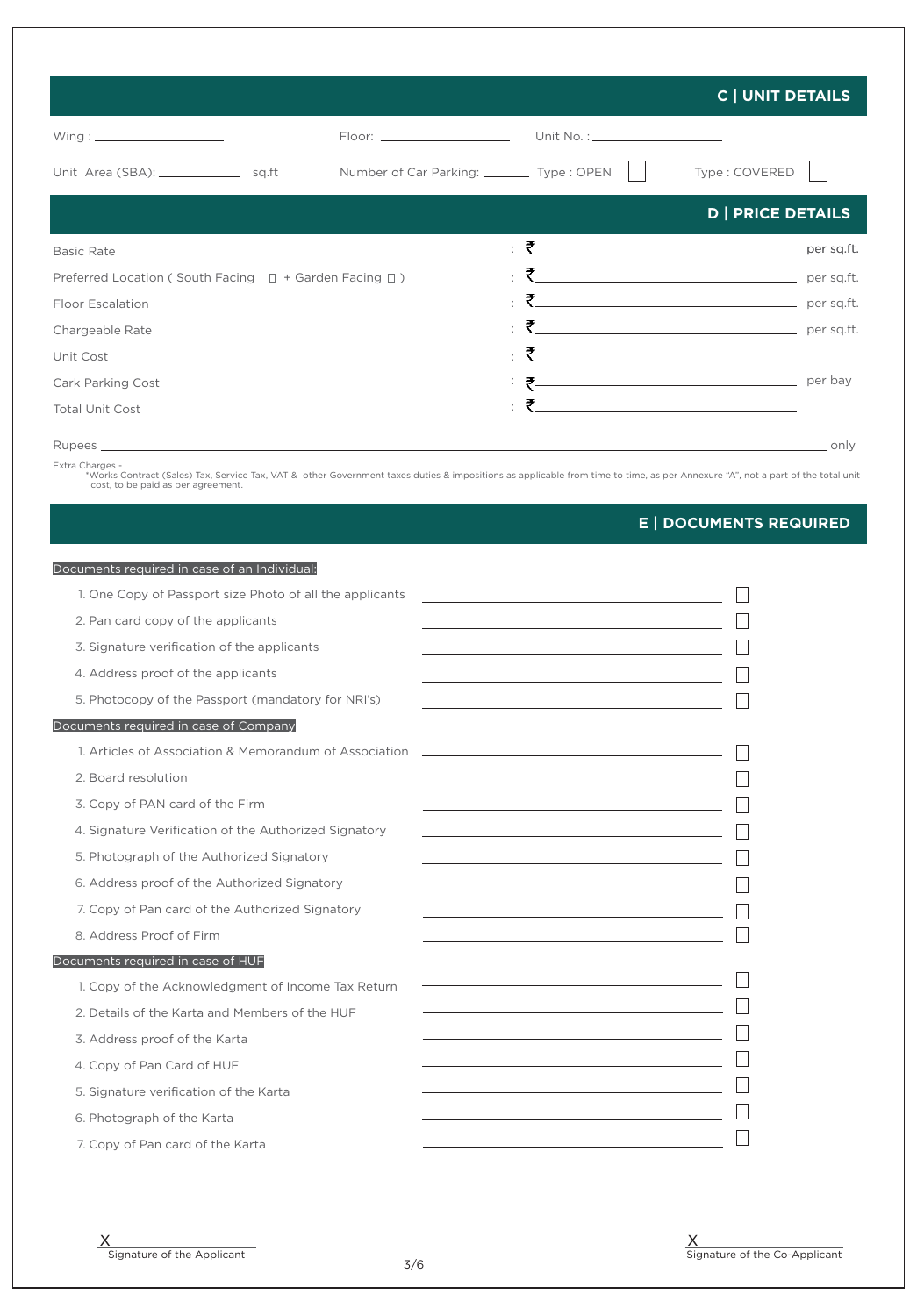#### **DECLARATION**

1. I/We hereby solemnly declare that the above mentioned facts are true to my knowledge and nothing relevant has been concealed or suppressed. I/We also undertake to inform CHITRAHILL REALTY / UPLINK PROPERTIES PVT. LTD. of any future changes related to the information and details shown in this Application Form.

2. I/We hereby also declare that I/we have read and understood and all other information/conditions stated in the accompanying GENERAL TERMS & CONDITIONS including consideration of the units and price & payment schedule By signing this Application form, I/We do hereby solemnly accept and agree to abide by the terms & conditions as stipulated in the accompanying GENERAL TERMS & CONDITIONS, which may be modified or amended by as and when Required.

#### 3. CANCELLATION :

The applicant(s) shall be entitled to cancel the application and upon such cancellation CHITRAHILL REALTY/ UPLINK PROPERTIES PVT. LTD. shall refund the money paid by the Applicant(s) without interest subject to forfeiture of the following sums as detailed hereinunder: # Before execution of the Agreement for Sale Rs. 1,00,000/- (Rupees One Lac only)

- # After execution of the Agreement for Sale 5% (Five percent) of the total flat value.
- # Less all taxes paid

4. IF APPLICABLE: I / We hereby declare that and confirm that I am / We are a Non Resident Indian / Person of Indian Origin and I /We shall comply with all the statutory compliances as required from time to time under applicable laws / rules. and THE COMPANY shall not be liable for the same in any manner what so ever. () (Tick if applicable)

#### 5. REJECTION AND REFUNDS

(a) Application remaining incomplete or deficient in any respect and/or not accompanied by the required remittance and/or relevant documentary evidence will be liable to be rejected. Application(s) containing information known to the applicant as false are liable to be summarily rejected and allotment shall stand cancelled whenever such defect are detected at any point of time even if allotment has been made. Upon such cancellation, the installments paid will be refunded without any interest after deduction as stated in clause 5(b).

(b) Application money received from the applicant/s will be refunded without interest to the applicant(s) who are unable to get an allotment from CHITRAHILL REALTY / UPLINK PROPERTIES PVT. LTD. and Cheque for such refund shall be dispatched within 90 (Ninety) days from the date of receipt of the communication of non-allotment.

6. The Promoter shall be entitled to have the plan as is or may be sanctioned from time to time to be modified and/or altered. In case additional constructions are sanctioned by the concerned authorities, then the Promoter shall be entitled to construct and deal with, to which the applicant(s) shall not raise an objection in any manner whatsoever.

7. In case the applicant(s) commits default in making payment of the consideration or in observing his/her covenants in the Agreement, then the Promoter shall be entitled to terminate the allotment / agreement without in any way becoming liable to the applicant(s) and upon the Promoter having entered into a contract for sale of the said Unit / Car parking space, the Promoter shall refund to the applicant(s) the earnest money paid by the applicant(s) to the Promoter after deduction of a sum equivalent to ...............................% (.........................percent) of the consideration as and by way of pre-determined compensation / liquidated damages, it being clarified that other amounts on account of extras shall not be refunded.

8. The applicant(s) shall be bound to become a member of the Maintenance Company / the Association and shall sign and execute all paper, documents and applications for the purpose of formation of the same and proportionately pay and incur all costs, fees, charges, and expenses in that behalf and do all the necessary acts, deeds, matters and things.

9. The Nomination Charges will be 2% of the total unit cost including car parking after execution of the sale agreement and Rs. 1,00,000/ before execution of the sale agreement.

10.I/We have signed this application form after having read and understood what is written in this form.

11. I/We, confirm that the sale is direct / through Sales Associate Mr. / M/s. \_

(Signature/s of the First/Sole Applicant)

(Signature/s of the Joint/Second Applicant)

CHITRAHILL REALTY / UPLINK PROPERTIES PVT. LTD. ( Confirming Party )

(Sales Associate Signature/Seal)

Date \_\_\_\_\_\_\_\_ \_\_\_\_\_\_\_ \_\_\_\_\_\_\_\_\_\_\_\_\_\_\_\_\_ Place \_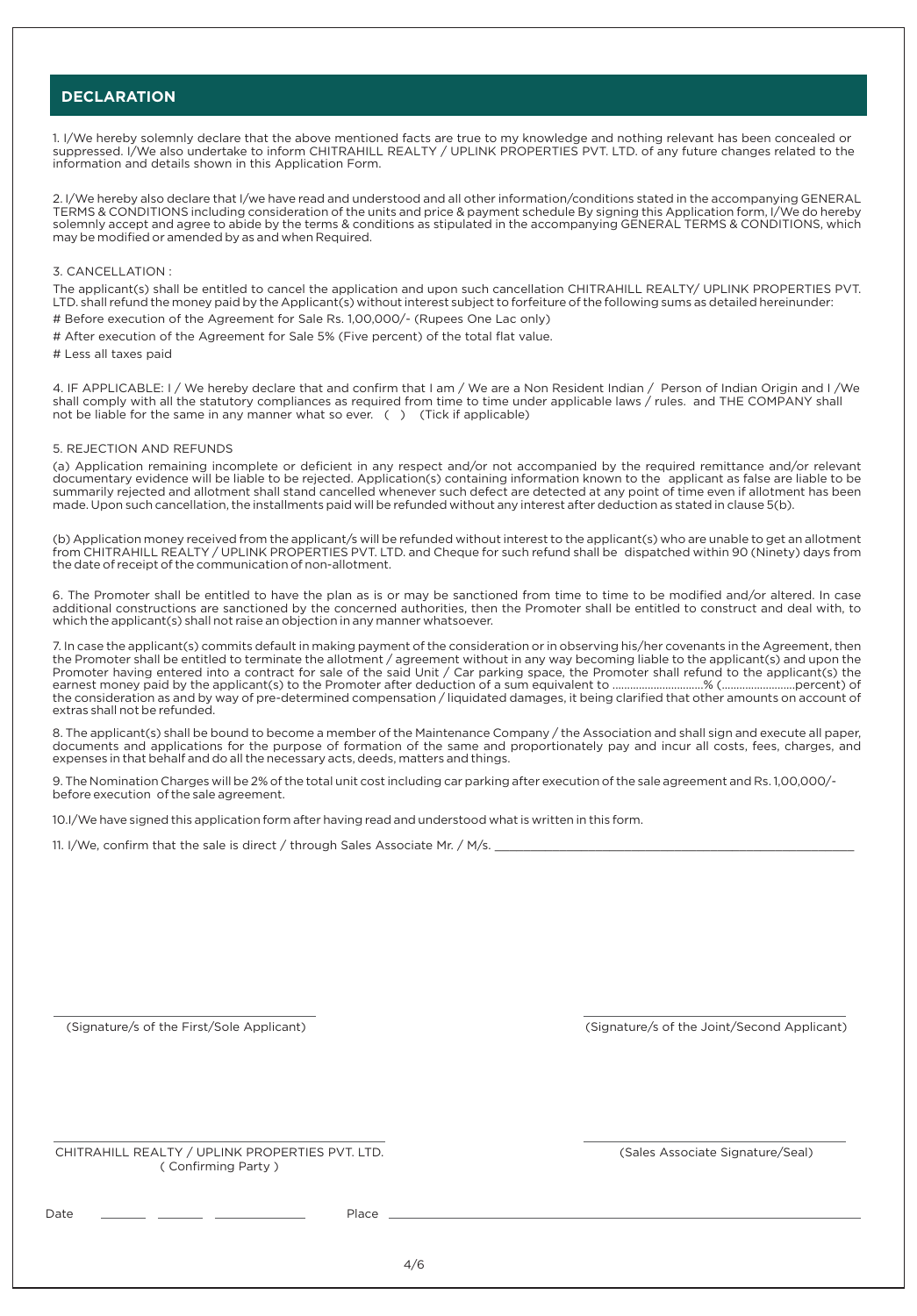#### Annexure 'A'

**[Payment Schedule and Deposits and other charges]** (Details / break up of deposits are exclusive of Service Tax)

### **Payment Schedule**

| On Booking                                           |     | As applicable against BHK of Unit                                                                                             |
|------------------------------------------------------|-----|-------------------------------------------------------------------------------------------------------------------------------|
| On Sale Agreement (Within 45 days from booking date) | 20% | (Base price + PLC + Car Park price after adjusting Booking amount)<br>+ Documentation Charges + Applicable S.Tax              |
| On Foundation                                        | 15% | (Base price + PLC + Car Park price) + Applicable Service Tax                                                                  |
| On Ground Floor Roof Casting                         | 10% | (Base price + PLC + Car Park price) + Applicable Service Tax                                                                  |
| On 1st Floor Roof Casting                            | 10% | (Base price + PLC + Car Park price) + Applicable Service Tax                                                                  |
| On 2nd Floor Roof Casting                            | 10% | (Base price + PLC + Car Park price) + Applicable Service Tax                                                                  |
| On 3rd Floor Roof Casting                            | 5%  | (Base price + PLC + Car Park price) + Applicable Service Tax + 50%<br>of Mandatory Cost except Maintenance & Sinking Fund     |
| On 4th Floor Roof Casting                            | 5%  | (Base price + PLC + Car Park price) + Applicable Service Tax                                                                  |
| On 5th Floor Roof Casting                            | 5%  | (Base price + PLC + Car Park price) + Applicable Service Tax                                                                  |
| On 6th Floor Roof Casting                            | 5%  | (Base price + PLC + Car Park price) + Applicable Service Tax                                                                  |
| On Brick Work of Unit                                | 5%  | (Base price + PLC + Car Park price) + Applicable Service Tax                                                                  |
| On Flooring of Unit                                  | 5%  | (Base price + PLC + Car Park price) + Applicable Service Tax                                                                  |
| On or Before Possession                              | 5%  | (Base price + PLC + Car Park price) + Applicable Service Tax + 50%<br>of Mandatory Cost along with Maintenance & Sinking Fund |

Notes:

1) Service Tax & other taxes will be charged extra as per applicable rates on all payment.

2) We will demand mandatory cost in Two parts - i) On or before 3rd floor roof casting and ii) On or before possession.

3) Payments received by cheques are subject to realisation.

4) Registration Cost and Legal Charges for the same will be extra and shall be born by customer.

5) Customer can opt more power backup after paying applicable amount, But written request should come before execution of Sale Agreement.

6) All Payments to be made in the name of :

| a) For Developer's allocation:                                                                         |                                                        | b) For Landlord's allocation:                                                                             |                                                         |
|--------------------------------------------------------------------------------------------------------|--------------------------------------------------------|-----------------------------------------------------------------------------------------------------------|---------------------------------------------------------|
| "CHITRAHILL REALTY NORTH GRANDE"<br><b>Bank Name</b><br><b>Current Account No.</b><br><b>IFSC Code</b> | : HDFC Bank Ltd.<br>: 50200003112995<br>: HDFC 0001128 | "UPLINK PROPERTIES PVT LTD"<br><b>Bank Name</b><br>Current Account No. : 054711023921<br><b>IFSC Code</b> | : DENA Bank<br>: BKDN0910547                            |
| <b>Branch Name</b>                                                                                     | : Salt Lake Sector-3                                   | <b>Branch Name</b>                                                                                        | : BECKBAGAN BRANCH, 3 M L MITRA<br>ROAD, KOLKATA-700017 |

7) Payment for Documentation Charges plus applicable service tax fo Sale Agreement will be in the name of **V C AGARWAL AND COMPANY**

Details of Mandatory Costs & Deposits :

- 1) Interest Free Maintenance Security Deposit @ Rs. 36/- per sqft. For One Year
- 2) Sinking fund @ Rs. 24/- per sqft
- 3) Transformer and Electricity charges  $@$  Rs. 50/- per sqft. ( Without meter deposit) 4) Club Membership fee  $@$  Rs. 75/- per sqft. of the super built up area of the flat
- 4) Club Membership fee  $@$  Rs. 75/- per sqft. of the super built up area of the flat  $5$  A sum of Rs. 10.000/- towards documentation Charge for execution of agreen
- A sum of Rs. 10,000/- towards documentation Charge for execution of agreement for sale
- 6) Interest Free Municipal Tax Deposit @ Rs. 18/ per sqft<br>7) CESC meter & connection Charges on actuals
- CESC meter & connection Charges on actuals
- 8) Stamp Duty, Registration Charges, Incidental Expenses, Govt. Taxes and Levies, any other charges will be
- as applicable<br>9) Cost for powe
	- Cost for power backup : a)For 2 BHK - 500 Watt - Rs. 20,000/
		- b)For 3 BHK ( Small) 1000 Watt Rs. 40,000/-
		- c)For 3 BHK (Medium) 1000 Watt Rs. 40000/-
		- c)For 3 BHK (Extreme Big) 1250 Watt Rs. 50,000/-
		- d)For 4 BHK 1500 Watt Rs. 60,000/-

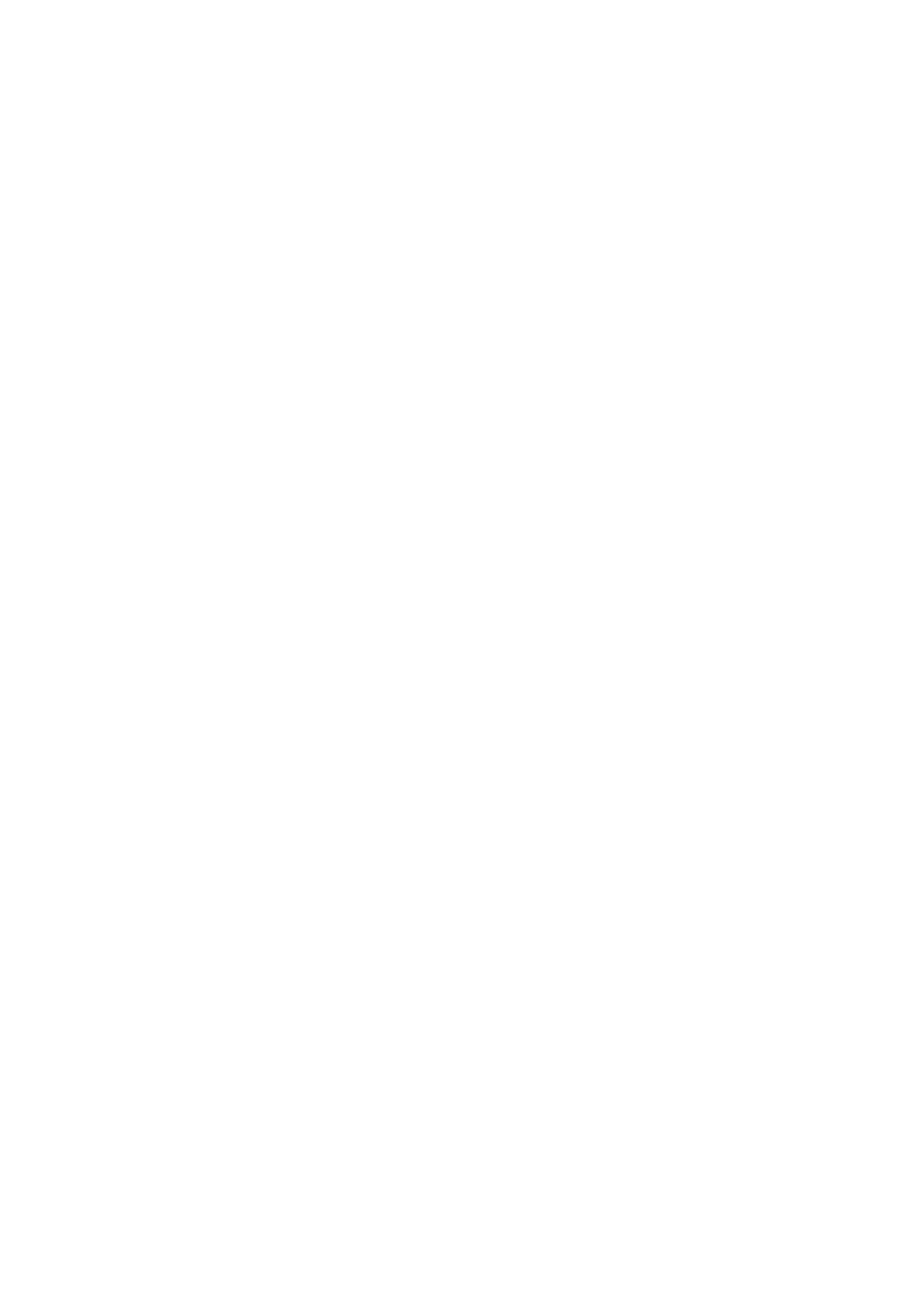| Remarks( if any)                                                                                                                             |                                                                                                                                  |
|----------------------------------------------------------------------------------------------------------------------------------------------|----------------------------------------------------------------------------------------------------------------------------------|
|                                                                                                                                              |                                                                                                                                  |
|                                                                                                                                              |                                                                                                                                  |
|                                                                                                                                              |                                                                                                                                  |
|                                                                                                                                              |                                                                                                                                  |
|                                                                                                                                              |                                                                                                                                  |
|                                                                                                                                              |                                                                                                                                  |
|                                                                                                                                              |                                                                                                                                  |
|                                                                                                                                              |                                                                                                                                  |
| X                                                                                                                                            | X                                                                                                                                |
| Signature of the Applicant                                                                                                                   | Signature of the Co-Applicant                                                                                                    |
|                                                                                                                                              |                                                                                                                                  |
|                                                                                                                                              |                                                                                                                                  |
|                                                                                                                                              |                                                                                                                                  |
|                                                                                                                                              |                                                                                                                                  |
| <b>ACKNOWLEDGEMENT SLIP</b>                                                                                                                  |                                                                                                                                  |
|                                                                                                                                              |                                                                                                                                  |
| Received Application No.                                                                                                                     |                                                                                                                                  |
| Name of the Sole /First Applicant FULL NAME, in CAPITAL Letters (In the order of First, Middle and Last Name, Leaving a space between words) |                                                                                                                                  |
|                                                                                                                                              |                                                                                                                                  |
|                                                                                                                                              | ,我们也不能在这里的人,我们也不能在这里的人,我们也不能在这里的人,我们也不能在这里的人,我们也不能在这里的人,我们也不能在这里的人,我们也不能在这里的人,我们也                                                |
|                                                                                                                                              |                                                                                                                                  |
|                                                                                                                                              | Bank                                                                                                                             |
|                                                                                                                                              | Branch.<br><u> 1989 - Johann Barn, amerikan besteman besteman besteman besteman besteman besteman besteman besteman besteman</u> |
|                                                                                                                                              |                                                                                                                                  |
|                                                                                                                                              |                                                                                                                                  |
|                                                                                                                                              |                                                                                                                                  |
|                                                                                                                                              |                                                                                                                                  |
|                                                                                                                                              |                                                                                                                                  |
|                                                                                                                                              |                                                                                                                                  |
|                                                                                                                                              | Name & Signature of Sales Person                                                                                                 |

6/6